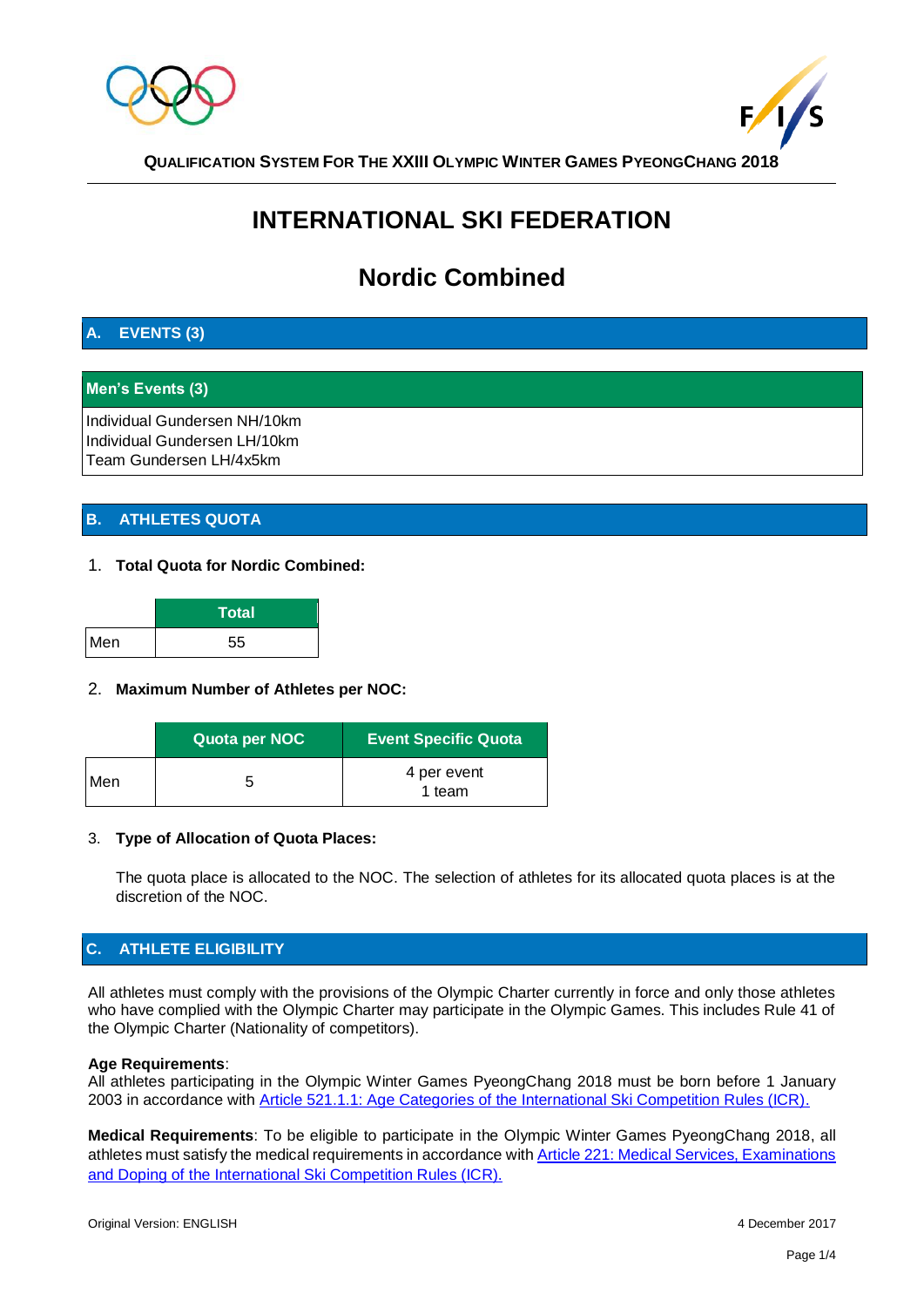



#### **Additional IF Eligibility Requirements**:

## **C.1 Qualification Eligibility Criteria**

Athletes are eligible for selection by their NOC who have gained at least one (1) FIS World Cup or Grand Prix point during their career, or at least one (1) Continental Cup point during the qualification period (July 2016 - 21 January 2018).

## **D. QUALIFICATION PATHWAY**

## **QUALIFICATION PLACES**

|                | <b>Qualification System</b>                                                                                                                                                                                                                                                                                                                                                                                          |  |
|----------------|----------------------------------------------------------------------------------------------------------------------------------------------------------------------------------------------------------------------------------------------------------------------------------------------------------------------------------------------------------------------------------------------------------------------|--|
| D.1<br>Men: 50 | D.1. Olympic Quota Allocation List and Continental Cup Olympic List<br>The allocation of quotas per NOCs with athletes that are eligible is based on the Olympic<br>Quota Allocation List, which is calculated using the FIS World Cup standings for two seasons<br>added together from 1 July 2016 to 21 January 2018.                                                                                              |  |
|                | When there are no further athletes ranked on the Olympic Quota Allocation List, the<br>Continental Cup Standings from two (2) seasons added together from 1 July 2016 to 21<br>January 2018 (Continental Cup Olympic List) is used.                                                                                                                                                                                  |  |
|                | The allocation will be made by assigning one (1) quota place per athlete from the top of the<br>standings downwards until the total of 50 athletes is reached including the host country<br>individual and/or additional team place/s.                                                                                                                                                                               |  |
|                | Once a NOC has achieved the maximum number of five (5) male quota places its remaining<br>athletes will no longer be counted and the NOC with the next eligible athlete on the Olympic<br>Quota Allocation List. If there are no more quota places to be allocated on the Olympic Quota<br>Allocation List, the NOC with the next eligible athlete on the Continental Cup Olympic List will<br>be allocated a place. |  |
|                | If there is a tie for the final allocated quota place(s) on the Olympic Quota Allocation List, the<br>athlete with the best ranking on the World Cup standings 2017/18 until 22 January 2018 will<br>be ranked ahead. If there is still a tie, the World Cup standings 2016/2017 will be used.                                                                                                                       |  |
|                | If there is a tie for the final allocated quota place(s) on the Continental Cup Olympic list, the<br>athlete with the best ranking on the Continental Cup standings List 2017/18 until 22 January<br>2018 will be ranked ahead. If there is still a tie, the Continental Cup standings 2016/2017 will<br>be used.                                                                                                    |  |
|                |                                                                                                                                                                                                                                                                                                                                                                                                                      |  |
|                |                                                                                                                                                                                                                                                                                                                                                                                                                      |  |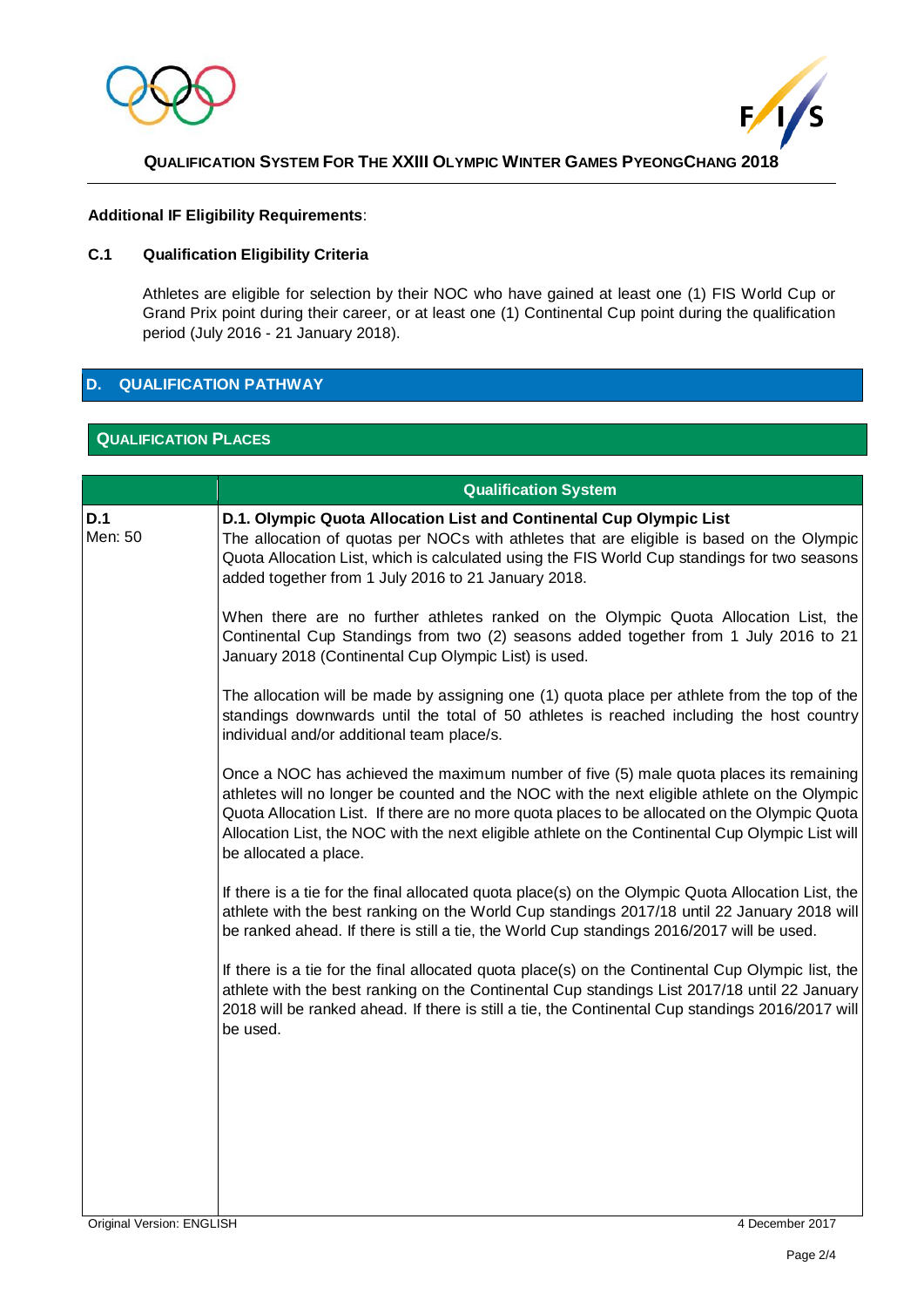



| D.2    | D.2. Allocation of quota places for the Team Gundersen LH/4x5km competition                                                                                                                                                                                                                                                                                                                                                                                                                                                                                                                                                                                                                                                                                                                                                                                                                                                                                   |
|--------|---------------------------------------------------------------------------------------------------------------------------------------------------------------------------------------------------------------------------------------------------------------------------------------------------------------------------------------------------------------------------------------------------------------------------------------------------------------------------------------------------------------------------------------------------------------------------------------------------------------------------------------------------------------------------------------------------------------------------------------------------------------------------------------------------------------------------------------------------------------------------------------------------------------------------------------------------------------|
| Men: 5 | After the allocation of 50 quota places have been made, in the event there are less than 10<br>NOCs with four (4) athletes allocated quota places, the NOC with the next eligible athletes on<br>the Olympic Quota Allocation List and which has three (3) allocated quota places will be<br>allocated an additional quota place to enable the NOC to participate in the Team Gundersen<br>LH/4x5km competition. This allocation will continue until there are ten (10) NOCs with four (4)<br>eligible athletes and the NOCs concerned are able to enter a team in the Team Gundersen<br>LH/4x5km competition. Thereafter, if there are any remaining places, they will be allocated<br>with a maximum of one (1) quota place to NOCs not yet allocated quota (including the host<br>country) with athletes on the Olympic Quota Allocation List, followed by the Continental Cup<br>Olympic list until the total of 55 athletes is reached according to D.1. |

#### **HOST COUNTRY PLACES**

The athlete/s selected to fill the host country quota places must meet the athlete eligibility criteria as defined in Section C. If no athlete from the host country is able to fulfil the athlete eligibility criteria defined in Section C, the host country place/s will be allocated according to D.1.

If the host nation has not earned at least one (1) quota place based on the allocation of quotas described under clause D.1 and D.2, one (1) athlete will be permitted to enter in the Individual Gundersen NH/10km and Individual Gundersen LH/10km competitions providing that the athlete is eligible according to C.1.

In order for a team to participate in the Team Gundersen LH/4x5km competition, the host country must have earned four (4) quota places within the maximum total quota and enter athletes that are eligible according to C.1.

All athletes must have been entered as part of the NOC quota. The above quotas will be allocated on 22 January 2018 in accordance with G. Qualification Timeline. The Korean NOC is required to confirm its use of allocated quota places to FIS on 22-24 January 2018.

#### **E. CONFIRMATION PROCESS FOR QUOTA PLACES**

The confirmation process for quota places will be carried out via the FIS on-line system. Each NOC will be provided with log-in details.

Section G. Qualification Timeline defines the quota publication, confirmation and reallocation dates.

## **F. REALLOCATION OF UNUSED QUOTA PLACES**

#### .**REALLOCATION OF UNUSED IF QUOTA PLACES**

If an allocated quota place is not confirmed by the NOC by the confirmation of the quota place deadline, or is declined by the NOC, the quota place will be reallocated to the NOC with the next eligible athlete according to the system described under D.1.